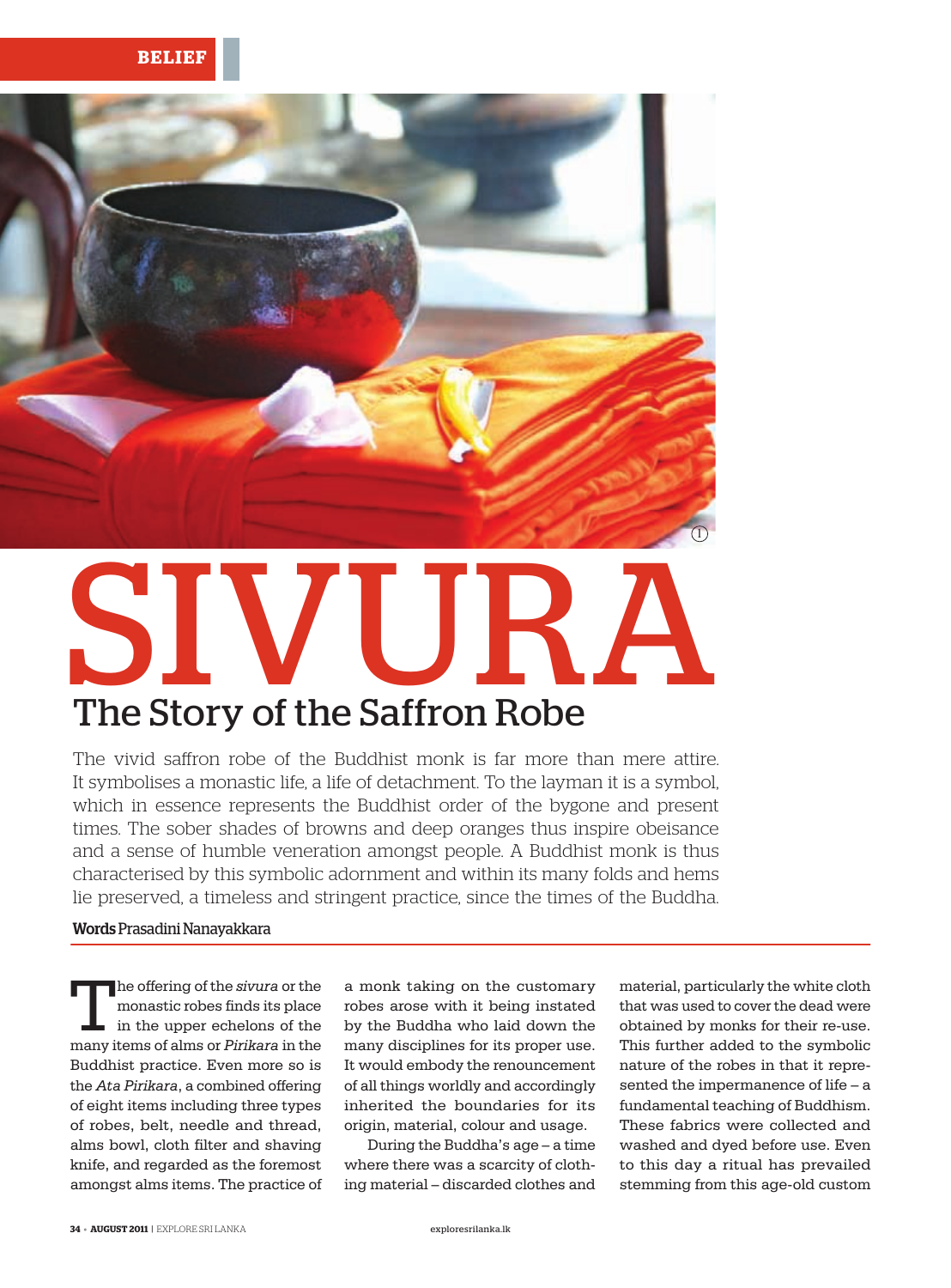The many intricacies were followed so that the robe would not inspire any attachment, desire or admiration and would be a thoroughly devalued item.

## **Captions:**

- **An alms bowl (patharaya), the three 1 robes (thun sivura) and a shaving knife (deli pihiya)**
- **Monks' robes display variations of the 'mixed hue' 2**
- **Offering Ata Pirikara to a monk 3**





referred to as the *Pansakula*. It is the offering of a length of white material to the monks by the families of the deceased, where the monks in return invoke merit for the departed.

While certain sources to prepare robes were prohibited, for instance, hair, skin, and feathers so too were the use of plain colours such as blue, yellow and black. Instead a 'mixed' hue, was recommended that could be derived from boiling plant specimens, such as the bark of the *Nuga* tree, to render *kahata* – a 'discolour' and the robes were in relation referred to as the *kahata wasthraya* – discoloured garb. Although forest monks who reside in seclusion still obtain robes prepared in the traditional method and seen adorned in its characteristic brown shade, city monks who are often seen amidst the people and working closely with the community are offered robes prepared in brighter shades of orange though still within the recommended guidelines.

There is however another precept that has been followed unchanged. The many seams that run across the robes are unmistakably present upon the robes of monks from any region. These are as a result of the whole cloth used for the robe being first shredded into parts and then stitched together to appear segmented. This pattern the Buddha himself likened to the paddy fields of the Magadha region of India. All of these many intricacies were followed so that it would not inspire any attachment, desire or admiration towards the 'dress' and would be a thoroughly devalued item that which would not even motivate theft. Aside from these precepts, standards of measurement too were laid down where a monk could measure the required amount of cloth from the breadth of his palm.